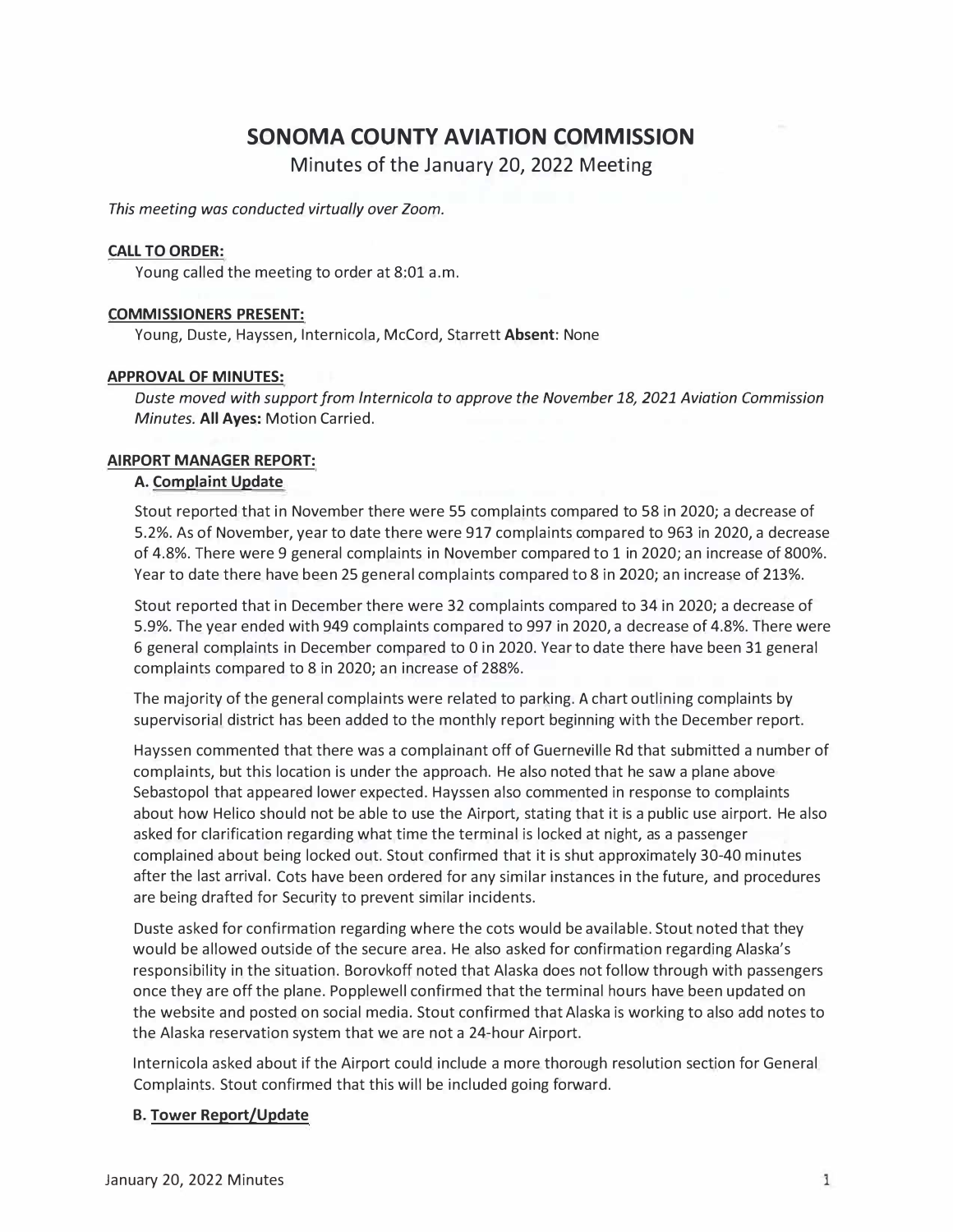There were 7,446 operations in October compared to 7,294 in 2020, an increase of 2%. As of October, year to date there had been 76,589 operations compared to 54,126 in 2020, an increase of 42%. There were 8,131 operations in November compared to 6,673 in 2020, an increase of 22%. As of November, year to date there had been 84,720 operations compared to 60,799 in 2020, an increase of 39%.

Lucas noted that there are many new employees at the Tower. There had been a parking issue, but that was resolved.

Hayssen asked what accounts for the increase in operations this year. Lucas commented that general aviation has picked up.

# C. Airline Update

In November there were 50,377 passengers compared to 17,733 in 2020; an increase of 184%. In December there were 44,943 passengers compared to 10,912 in 2020; an increase of 312%. As of November, year to date there were 390,484 passengers, compared in 184,391 in 2020; an increase of 112%. The year ended with 435,427 passengers, compared in 194,303 in 2020; an increase of 123%.

Stout commented that a NOTAM has been filed regarding 5G antennas near the Airport. The Airport does not have equipment that could be impacted by 5G, but other airports may be impacted.

## D. Projects Update

- Terminal Modernization Project: Plumbing underground has been put in place, and electrical underground is in progress. Columns for the new walkways have been added. The frame of the new building should start to go up in February. A Topping-Off ceremony is planned for the spring to celebrate the completion of the steelwork. There an item going to the Board on March 1 to authorize contingency items. Completion of the project is anticipated by end of December.
- Solar Panel Installation: Meters are in place and solar is expected to go live in February. A  $\bullet$ ribbon cutting is planned for the end of February.
- Approach Review Request for Qualifications: Consultant interviews were conducted yesterday.  $\bullet$ Internicola participated in the process. More clarification is needed from the 3 firms before a decision is made. The goal is to submit this for Board approval within the next month.
- **Eucalyptus Tree Removal:** The environmental review has been finalized and posted for public  $\bullet$ comment. Documents have been submitted to purchasing, and will be sent out for bid.
- Taxiway A Overlay: The bid documents are being finalized for work to be done over the summer. Rutting needs to be replaced, and an oversteer will be added for the connection from taxiway A to A6. This would help prevent planes from leaving the pavement at that location. Hayssen recommended adding training as well. Stout noted that the Airport would reach out to FBOs.
- **EAA Driveway:** We received 1 bid through the bid process. The Airport has asked Purchasing if ۰ this is acceptable, or if more bids are needed.
- Staffing Update: The Airport Security Clerk, Yuka Kimiishi, has accepted a position with HR. A new Security Clerk begins next week. The Airport is still hiring for 1 Senior Office Assistant position. Chris Stinson was promoted to Airport Operations Lead. The goal is to have his former position filled within the next month. The Airport would then be fully staffed for Operations/Maintenance.
- Apron Paving Project: The Airport is working on submitting a Request for Qualifications (RFQ) ۰ for a Contractor doing a Construction Manager at Risk for the Airline apron re-pave. This would be a 2024 project.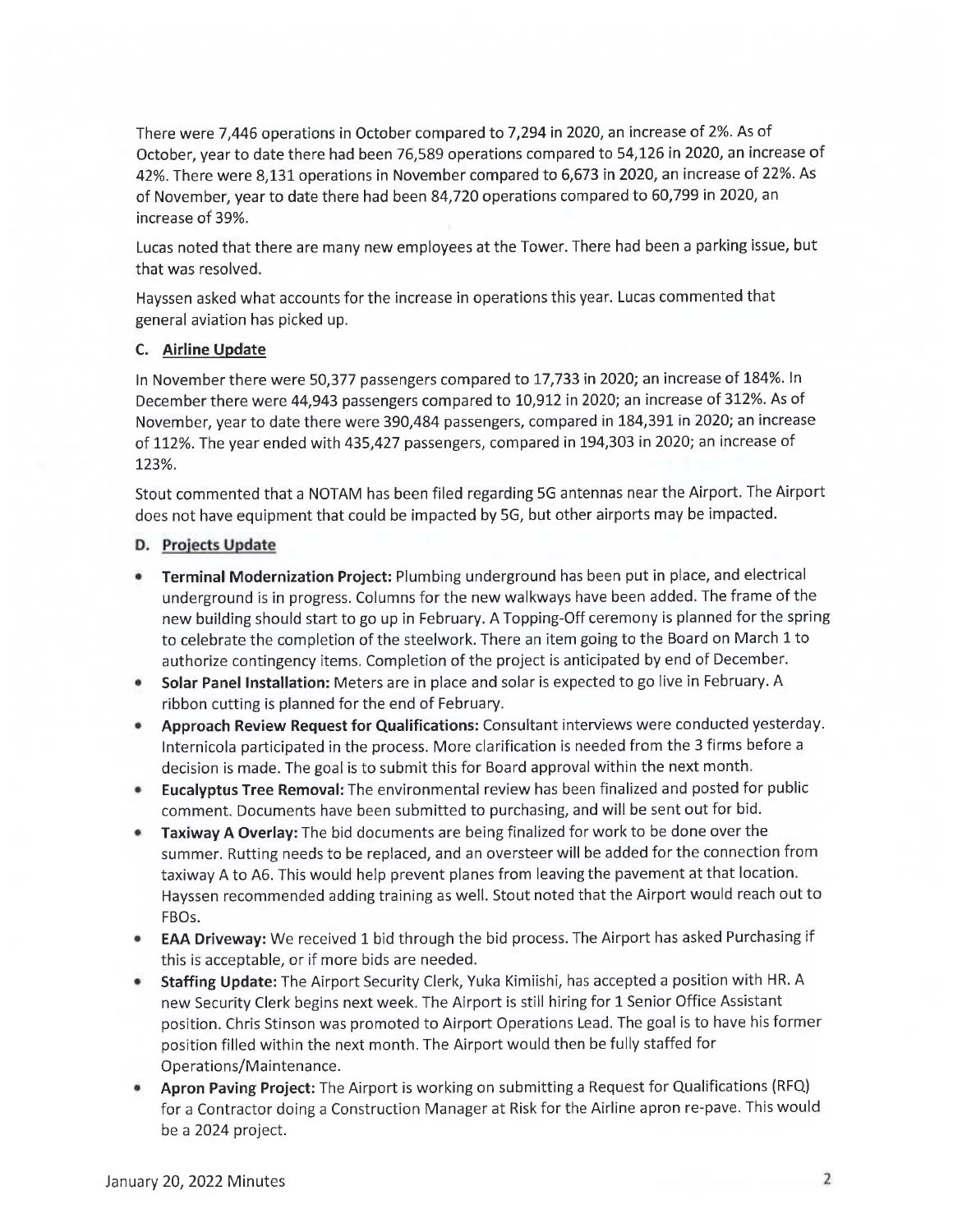- Master Consultant RFQ: This RFQ is expected to go out later this month, and will be the first  $\bullet$ time the Airport has done a consolidated solicitation for architect, surveyor, and other consulting services for Airport projects.
- **FAA Inspection:** The FAA conducted its annual inspection of the Airport. Some painting needs to  $\bullet$ be done by April. Fueling trucks at partners need more signage to meet FAA requirements. The maintenance team does a great job with painting and the Airport received compliments from the inspectors.
- **Concessionaire RFP:** This will include the main restaurant and future opportunities in the gate. ۰ The goal is to have concessionaires identified by August/September. Commissioners will be asked to be involved in the process.
- Airfield Sweeper: The new sweeper has been delivered to Fleet and they are doing the markings on it to meet requirements. It should be at the Airport in the next few weeks.

Young asked about weed abatement as the County does not allow the use of certain herbicides. Stout confirmed that weed abatement can be done on the edges of the runway pavement and taxiway pavements and it is completed by Roads.

Internicola asked if Stout could share photos of Airport updates at next month's meeting. Stout confirmed that he will do that.

Hayssen thanked Daaboul and the Tower for their participation in the Pilot FAA Safety Program that was conducted recently.

Young asked if there are any updates on the hotel project. Stout noted that it has not yet gone to the Board of Supervisors for approval.

# E. Runway Safety Action Team (RSAT) Update

There are no updates at this time.

# **ACTION ITEMS:**

# A. Terminal Project Contingency Board Item

The Airport has received additional funding through COVID relief grants. The Airport plans to use portions of these grants for enhancements for the terminal project and is requesting a delegated authority to Johannes Hoevertsz to approve up to \$8.2 million for the project in March. Stout presented an overview of the enhancements, which include furniture upgrades, baggage system additions, additional upgrades, digital monitors, tenant improvements, and many smaller elements.

Duste asked for confirmation that the funds are from grant money that can only be used for the Airport and that funds would not be coming out of the county general fund. Stout confirmed that the funds can only be used for the Airport. Internicola asked for more information regarding why the baggage makeup keeps changing. Stout confirmed that this is the third change to the baggage design due to original funding limitations. Young noted that the Board should be pleased that these additional funds have come in and can be used to improve the Airport for the community. McCord and Starrett were also in favor of the item. Starrett noted that it would make the Airport more passenger friendly and may help passengers choose STS over other airports. After discussion, the Commission determined a formal resolution was not necessary and the Commission unanimously supported the enhancements.

# B. Airport Rates & Charges FY22-23

Stout provided an overview of the proposed fee increases to be included in the annual fee hearing process of the Board. The Airport is requesting increases and additional fees related to parking,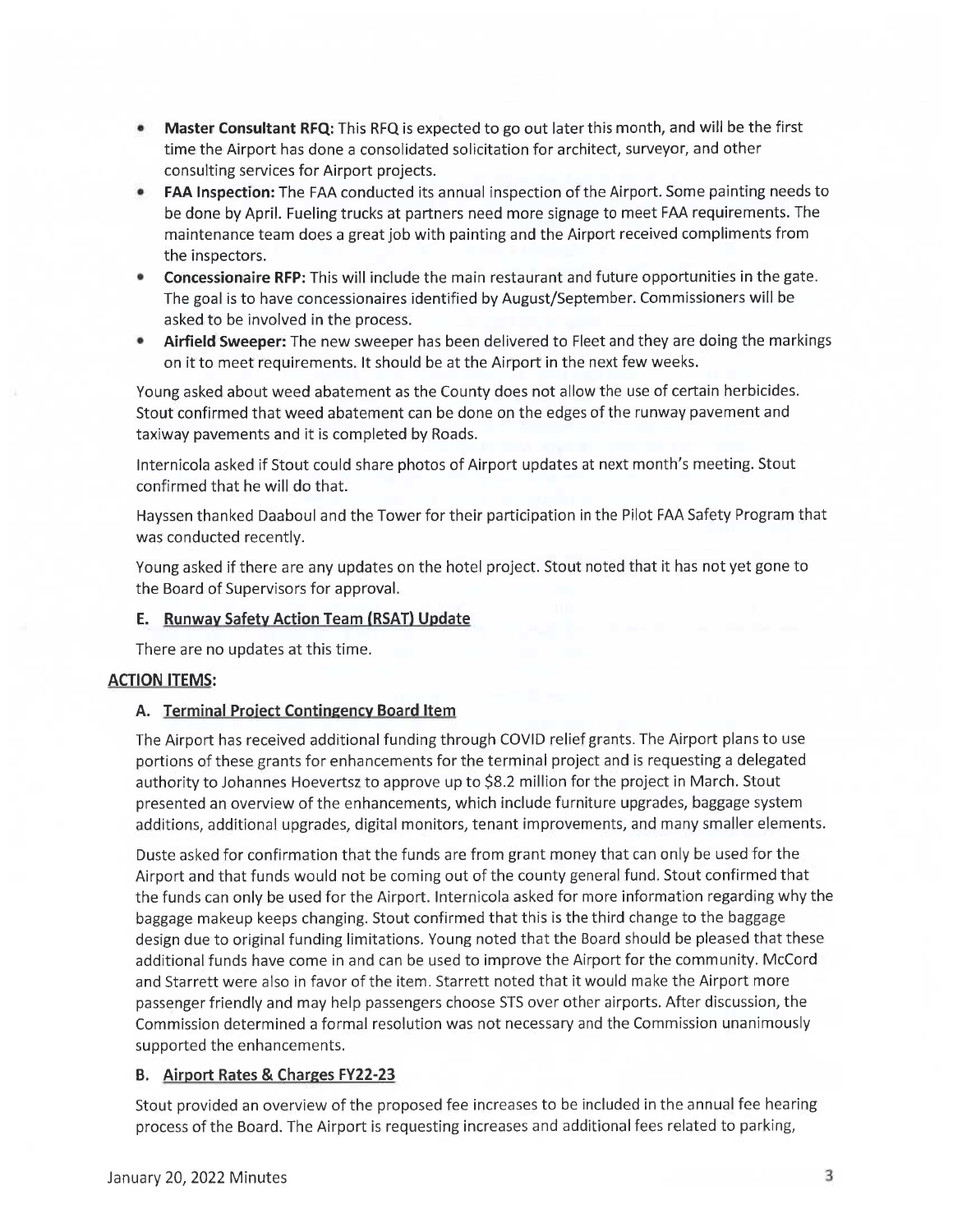commercial vehicles, and ground leases for the 2022-2023 fiscal year. There will also be a reduction to some of the badging penalty fees to ensure consistency between badge types.

The Conrac rental car facility project will be going to the Board on March 1 for a public hearing on the Consolidated Facility charge and approval to start design and environmental review. The facility charge is also included in the fee schedule.

An airline rate study is also being conducted and the goal is to go to the Board next year to propose changes to the airline rates and charges reflect the new terminal charges.

Duste asked for confirmation regarding where the ground lease areas are that are noted on the fee summary. Stout clarified positioning of the Eastside, Southside, and South/Mid-Section of the Airport. Non-aeronautical would include the industrial park.

McCord asked for clarification regarding the Consolidated Facility Charge. Stout confirmed that this fee is set to cover the cost of construction and financing of the facility.

Hayssen moved with support from McCord to recommend that the Board of Supervisors adopt the proposed Airport Fee Schedule. All Ayes: Motion Carried.

Internicola asked if an update on the rental car facility could be made at the February meeting. Jon confirmed that it will be added as a discussion item to the February agenda.

## **DISCUSSION ITEMS:**

## A. Airport Layout Plan and General Aviation Update

Brad Musinski, a Project Manager and planner and Bob Casagrande, the Department Manager, of Mead and Hunt provided a presentation regarding the status of the Airport Layout Plan Update. Once finalized, the FAA will sign and stamp the ALP. The current ALP was approved in 2013, which was in conjunction with the last Master Plan. Stout noted that a Request for Interest for development around Apron F will be going out in the spring. The bathroom on Apron E is being refreshed and the plan is to replace the bathroom on Apron F.

Hayssen asked for confirmation regarding placement of the taxiway hold marking. Musinski noted that it is considered non-standard, but has been approved by the FAA.

McCord noted that a 60x60 hangar should be considered for future development based on the wingspan of some planes.

#### **B.** Impacts of Re-Districting

As a result of the recent re-districting, some Commissioners may now be in different districts than the ones they were appointed to represent. There is no plan or requirement at this time to make any immediate changes and Commissioners can serve out their current terms. Any adjustments would be made when the Supervisors are up for re-election.

#### **NEW BUSINESS:**

None

#### **PUBLIC COMMENTS:**

None

#### **COMMISSIONER COMMENTS:**

None